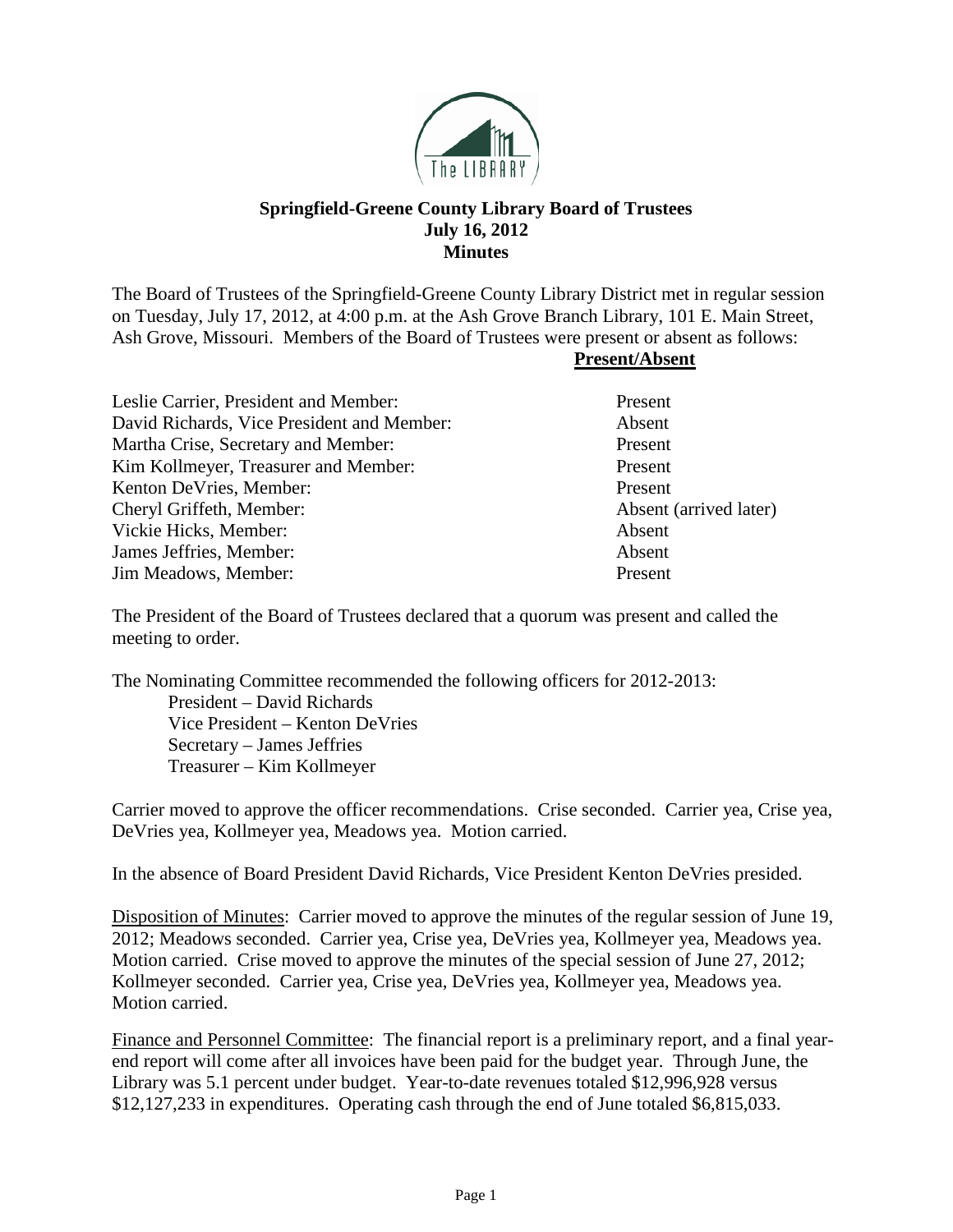For income during the fiscal year, current taxes came in under budget while PILOT payments and Sur Tax were over budget, putting tax revenues overall at 99 percent of budget. Income from fines was under budget, but out-of-county annual fees were over budget at 104.3 percent and copy machine income was over budget at 106.3 percent. The final Gift Shop payment arrived in July and will be reclassified on the audit adjustments to the 2011-2012 fiscal year. Other income included annual receipts from consortium members for maintenance and support and payments by Friends of the Library towards the children's book bins. The Library also received another distribution payment from the Joe J. and Joan E. Cain Trust of \$50,000. Income from grants was more than anticipated. Interest income was inaccurately projected and will be more accurate in 2012-2013.

[Griffeth arrived at the meeting.]

Expenses for the year were lower than budgeted for salaries and LAGERS retirement payments. Insurance premiums and claims were also lower than budgeted. Unemployment compensation was very low in 2011-2012, totaling 4 percent of budget, and Workers Compensation was also under budget at 37.2 percent. Travel and training expenses will still be coming in before the budget year closes out. Account 5361 Utilities is under budget for the fiscal year but there are some 2011-2012 invoices still to pay. Account 5371 Building Repairs is at 77.9 percent with some more invoices yet to pay. \$10,000 was moved from the budget in Account 5321 Telephone to Account 6415 Computer Hardware for the Media Surfer unit.

Buildings and Grounds Committee: Carrier reported:

- Regarding the Brentwood Branch renovation project, the condemnation proceeding on the Wayland Avenue property matter goes before a judge for a final order on Friday July 20. A reimbursement payment for June and July mortgage principal and utilities has been sent to Steven Claypool. The Request for Qualifications for architectural services on the project was published on July 16. Six architecture firms were specifically invited to submit bids and the RFQ is also on the Library web site. The deadline to submit bids is August 10, 2012 at 10:00 a.m.
- Status of the Fog City Café and a possible replacement at the Midtown-Carnegie Branch Library is still pending.
- There is new flooring in the Circulation work room at the Library Center.
- The Library Station Children's area has new inlaid railroad track flooring.
- There are additional security cameras at The Brentwood Branch Library.
- The Republic Branch Library has a new storage shed for donated books and other items.
- The Willard Branch Library has its new children's book bins
- The Midtown-Carnegie Branch Library now has protective plexiglass over the stained glass windows on the north side.

Programs-Services-Technology Committee: Meadows reported that the committee heard a presentation by Information Technology Manager David Patillo on the Chromebooks lending pilot project. The presentation will be made at the next Board of Trustees meeting.

Report of the Director:

• Springfield will host the Missouri Library Association annual conference on October 3-5.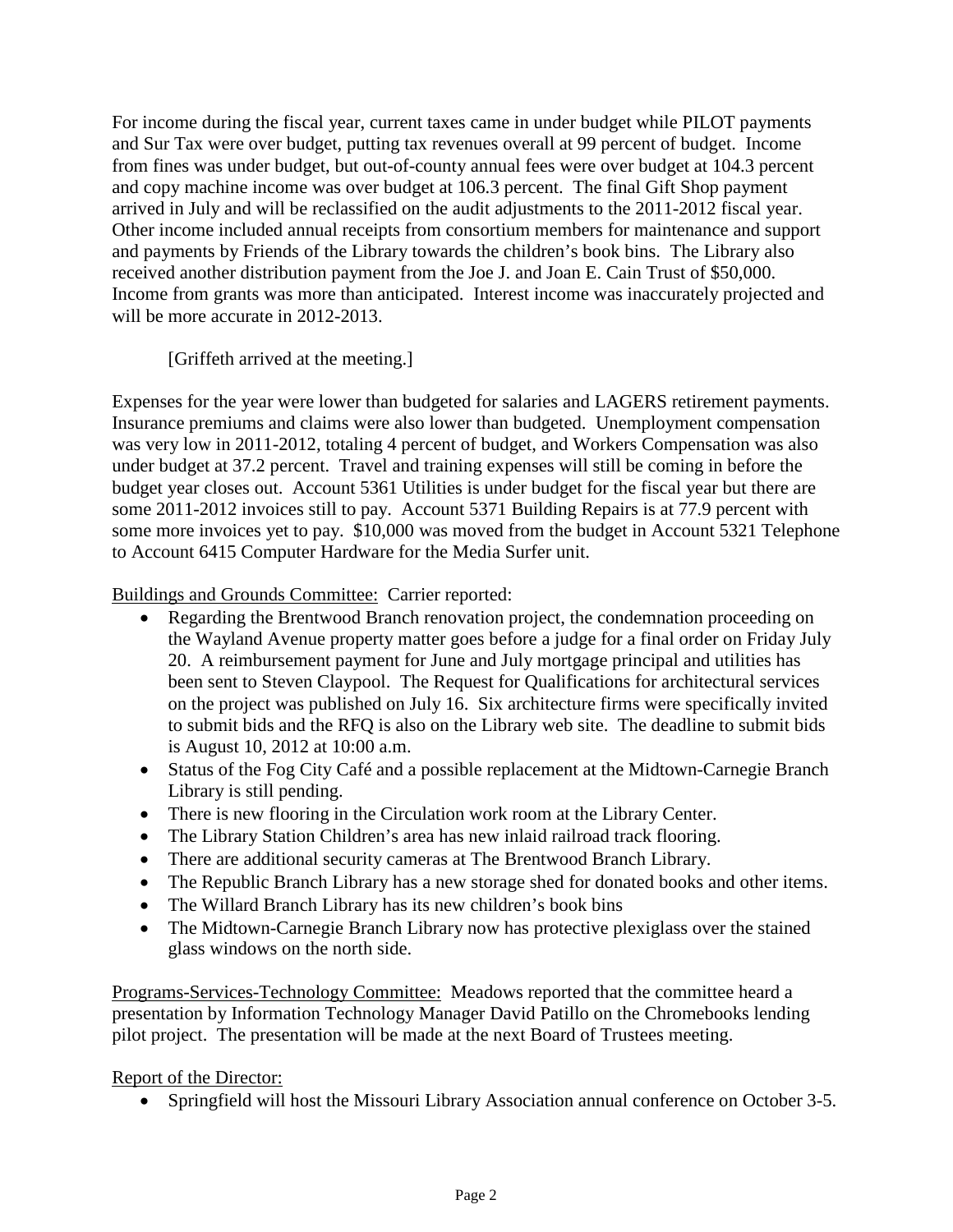- Two staff members, Library Center Branch Manager Lorraine Sandstrom and Planning and Development Librarian Gay Wilson, have received scholarship grants for the R-Squared (Rise & Reward) Conference in Telluride, Colorado in September.
- The Library was awarded a Library Services and Technology Grant for \$4,452 that will provide 28 e-readers for staff and public training.
- Board member Kim Kollmeyer was reappointed to a second term on the Board of Trustees by the Greene County Commissioners. Board members Kenton DeVries and David Richards have been reappointed to second terms by Springfield City Council.
- A new Booklist web site went live on June 25.
- The Park Central Branch Library held storytime in the shade on Park Central Square in June.

Director's Annual Report: Cooper reported on the 2011-2012 budget year:

- Almost two million people used the 10 branch libraries during the year.
- The Health Library at Jordan Valley opened at the Jordan Valley Community Health Center.
- Fog City Coffee opened a café kiosk at the Midtown-Carnegie Branch Library.
- Two new Trustees joined the Board: Jim Meadows and James Jeffries.
- The Friends of the Library sold \$99,349 in the fall and \$121,522.85 in the spring at their book sales. The money helped fund summer reading programs, musical programs, the Big Read, library plant service, a new delivery vehicle, and a pledge to place children's picture book bins throughout the district.
- The Library hosted events for Banned Book Week, including an event with author Sarah Ockler, author of *Twenty Boy Summer.* Her visit was made possible by a grant from the ALA Judith Krug Memorial Fund.
- Valerie Richardson joined the Library staff as Foundation & Development Director, and plans for the capital campaign for the Brentwood renovation began.
- The last payment on the debt for the Library Center was paid this year, and the bonds that funded the Library Station were refunded to reduce the payment by about \$30,000 per year for the next ten years.
- The Library's Big Read celebration for 2012, featuring Dashiell Hammett's *The Maltese Falcon,* was funded by a National Endowment for the Arts Big Read grant and by the Friends of the Library. Two authors, Bruce Hale and Ridley Pearson, came to Springfield to present programs for the event.
- The Edge Community Technology Center celebrated its  $10<sup>th</sup>$  birthday in April 2012.
- The Youth Services Department was asked for permission to use its Racing to Read model for early literacy programming by the Mid-Continent Public Library, and the Summer Reading Program saw a 17 percent increase in the number of children and a 4 percent increase in the number of teens participating. The Born 2 Learn program presented the Library the opportunity to partner with several community agencies to enhance early literacy and kindergarten readiness.
- Community & Conflict launched the online Civil War Virtual Museum at www.civilwarvirtualmuseum.org and a Civil War Timeline of the Trans-Mississippi Theater at www.cwtimeline.org.
- Our Integrated Library System vendor's new product, Sierra, will go live in August, after the Library worked as a development partner with them. Also, the Library added more self-check machines and encouraged more email notifications for hold rather than phone